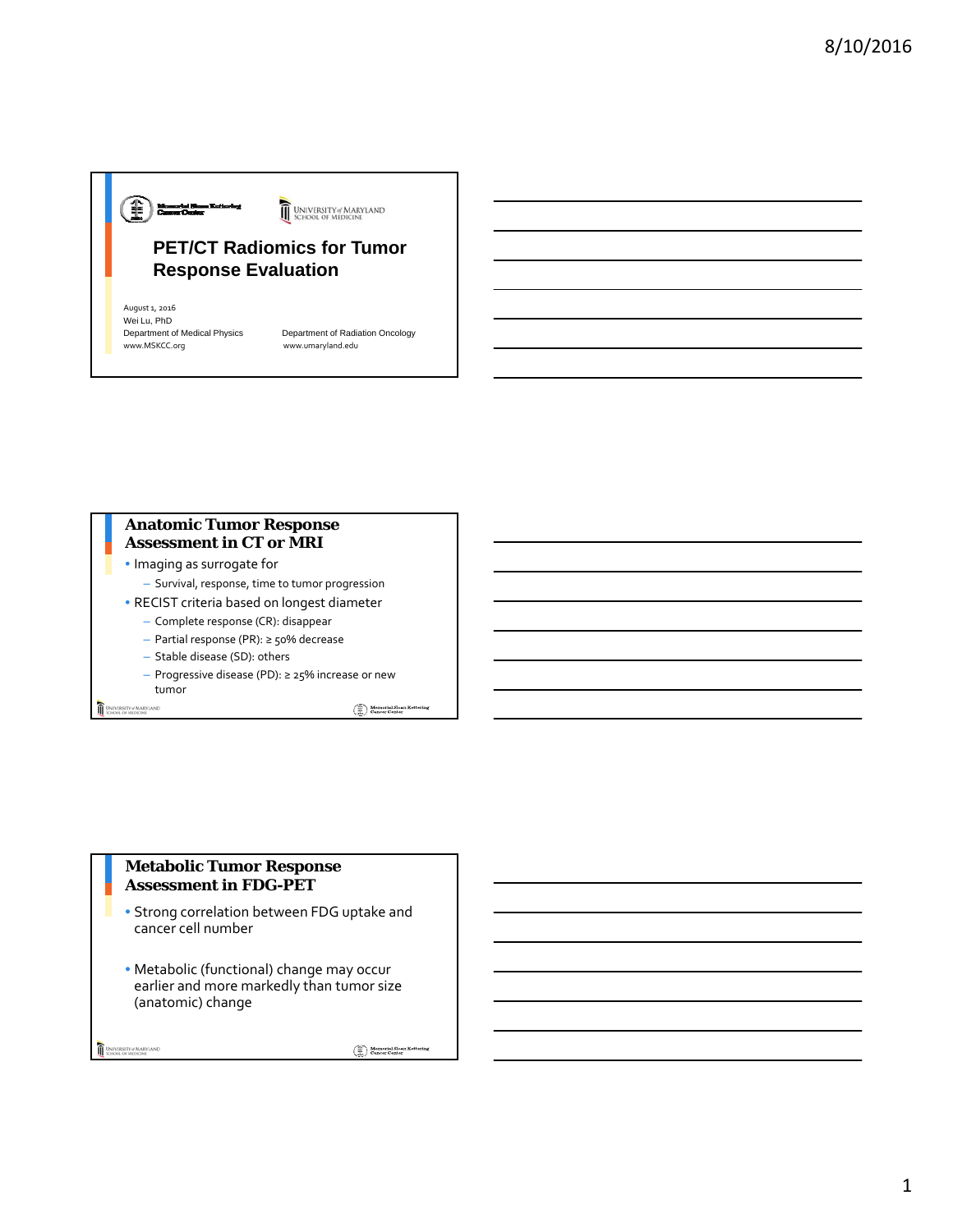# **Qualitative (Visual) PET Response Evaluation**

- •Distribution and intensity of FDG uptake in tumor are visually compared with uptake in normal tissues
- •Requires clinical experience, knowledge of disease patterns

UNIVERSITY of MARYLAND

 $\begin{picture}(120,140)(-40,0) \put(0,0){\line(1,0){10}} \put(15,0){\line(1,0){10}} \put(15,0){\line(1,0){10}} \put(15,0){\line(1,0){10}} \put(15,0){\line(1,0){10}} \put(15,0){\line(1,0){10}} \put(15,0){\line(1,0){10}} \put(15,0){\line(1,0){10}} \put(15,0){\line(1,0){10}} \put(15,0){\line(1,0){10}} \put(15,0){\line(1,0){10}} \put(1$ 

#### **Semi-Quantitative PET Response Assessment**

- Clinic: SUVmax
- PERCIST criteria (SULpeak hottest tumor)
	- CMR: normalize to background level
	- PMR: ≥ 30% decrease and ≥ 0.8 unit in SUL
	- SMR: others
	- PMD: ≥ 30% increase and ≥ 0.8 unit in SUL or visible increase in extent of uptake, or new FDG-avid lesion

UNIVERSITY of MARYLAND

 $\begin{tabular}{|c|c|} \hline \hline \multicolumn{3}{|c|}{\textbf{}}\\ \hline \multicolumn{3}{|c|}{\textbf{}}\\ \hline \multicolumn{3}{|c|}{\textbf{}}\\ \hline \multicolumn{3}{|c|}{\textbf{}}\\ \hline \multicolumn{3}{|c|}{\textbf{}}\\ \hline \multicolumn{3}{|c|}{\textbf{}}\\ \hline \multicolumn{3}{|c|}{\textbf{}}\\ \hline \multicolumn{3}{|c|}{\textbf{}}\\ \hline \multicolumn{3}{|c|}{\textbf{}}\\ \hline \multicolumn{3}{|c|}{\textbf{}}\\ \hline \mult$ 

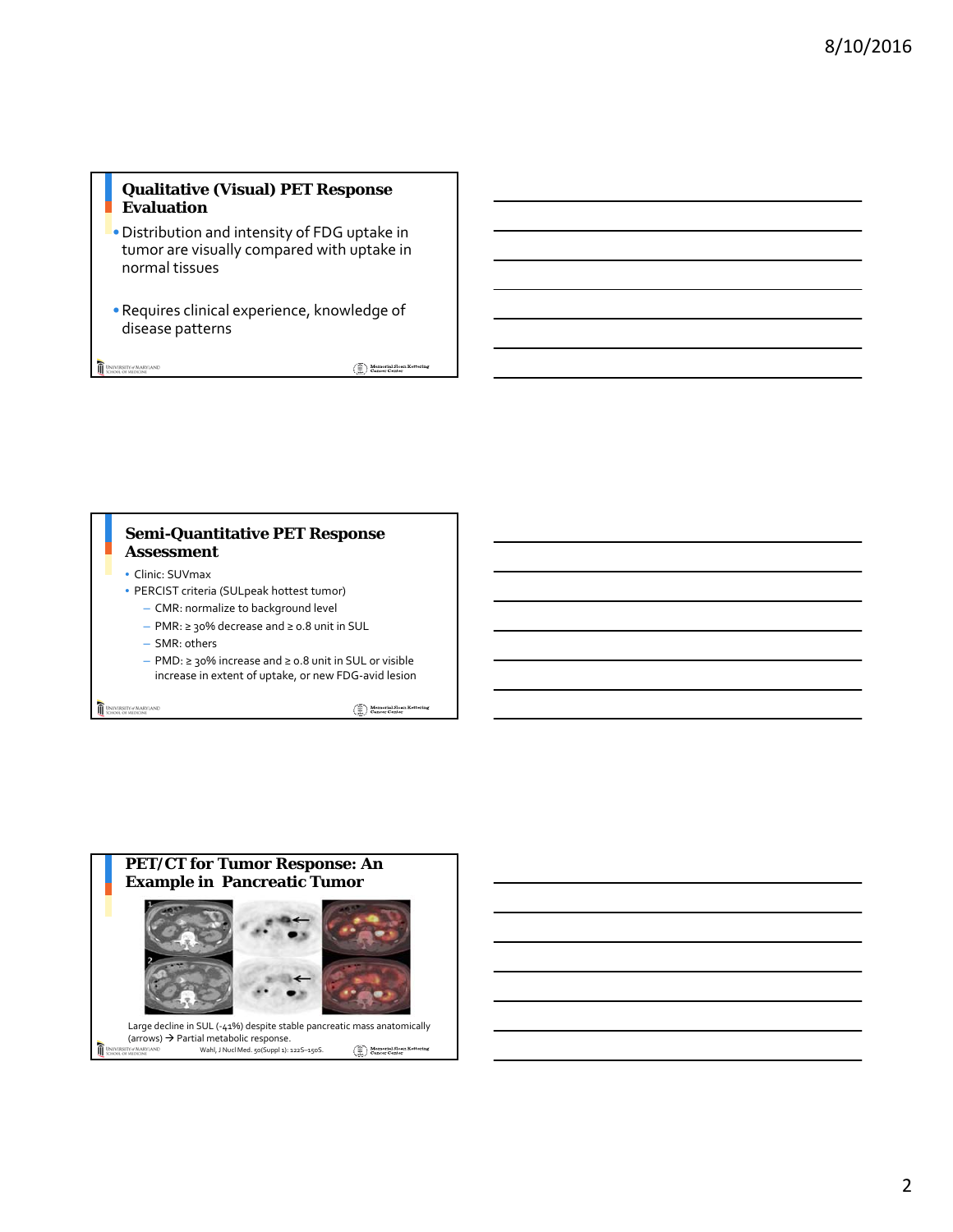## **Rationales for PET/CT Radiomics?**

- In population-based cancer therapy, large differences in tumor response among patients
- To make a personalized clinic decision, ≥ 90% response assessment accuracy is needed
- Solid tumors have high spatial and temporal heterogeneity at different levels
- PET/CT Radiomics quantify comprehensive tumor properties in a non-invasive way

UNIVERSITY of MARYLAND

 $\begin{picture}(120,140)(-40,0) \put(0,0){\line(1,0){10}} \put(15,0){\line(1,0){10}} \put(15,0){\line(1,0){10}} \put(15,0){\line(1,0){10}} \put(15,0){\line(1,0){10}} \put(15,0){\line(1,0){10}} \put(15,0){\line(1,0){10}} \put(15,0){\line(1,0){10}} \put(15,0){\line(1,0){10}} \put(15,0){\line(1,0){10}} \put(15,0){\line(1,0){10}} \put(1$ 

## **What are Radiomics?**

- Lambin*, et al. 2012. Eur J Cancer 48: 441-6.*
- The automatic extraction of a large number of image features from medical images
- Hypothesis: these image features could capture additional information not currently used that has prognostic value

UNIVERSITY of MARYLAND

 $\begin{picture}(120,140)(-40,0) \put(0,0){\vector(0,1){30}} \put(15,0){\vector(0,1){30}} \put(15,0){\vector(0,1){30}} \put(15,0){\vector(0,1){30}} \put(15,0){\vector(0,1){30}} \put(15,0){\vector(0,1){30}} \put(15,0){\vector(0,1){30}} \put(15,0){\vector(0,1){30}} \put(15,0){\vector(0,1){30}} \put(15,0){\vector(0,1){30}} \put(15,0){\vector(0,1){30}} \put(1$ 



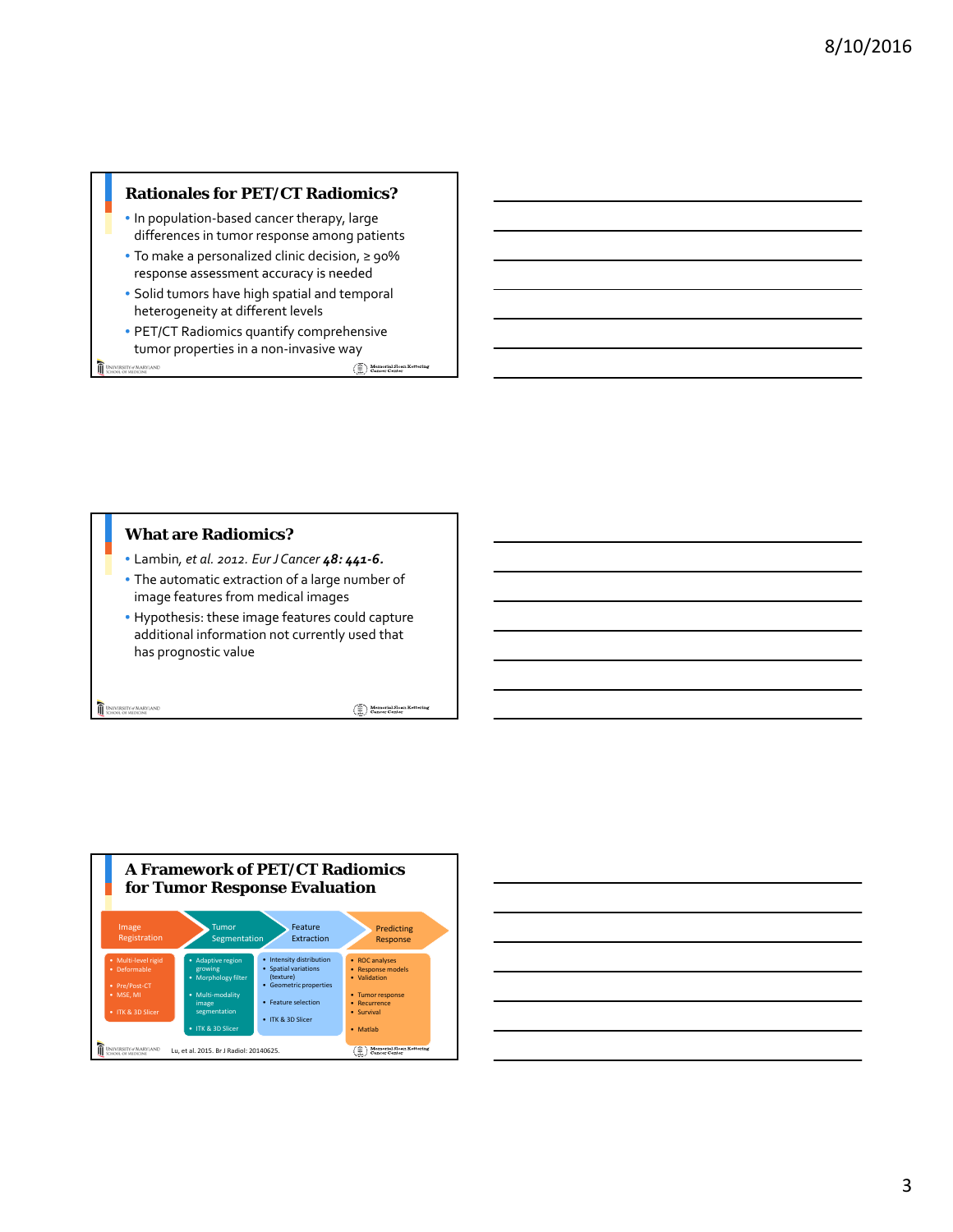

| the control of the control of the control of                                                                         |  |  |  |  |
|----------------------------------------------------------------------------------------------------------------------|--|--|--|--|
|                                                                                                                      |  |  |  |  |
| <u> 1989 - Andrea Santa Andrea Andrea Andrea Andrea Andrea Andrea Andrea Andrea Andrea Andrea Andrea Andrea Andr</u> |  |  |  |  |
| the contract of the contract of the contract of the contract of the contract of                                      |  |  |  |  |
|                                                                                                                      |  |  |  |  |



|                                                                                                                       | ______                  |
|-----------------------------------------------------------------------------------------------------------------------|-------------------------|
|                                                                                                                       |                         |
| and the contract of the contract of the contract of the contract of the contract of the contract of the contract of   | ___                     |
|                                                                                                                       |                         |
|                                                                                                                       |                         |
|                                                                                                                       |                         |
|                                                                                                                       |                         |
|                                                                                                                       |                         |
|                                                                                                                       |                         |
|                                                                                                                       |                         |
| <u> 1989 - Johann Harry Harry Harry Harry Harry Harry Harry Harry Harry Harry Harry Harry Harry Harry Harry Harry</u> | <b>Service Contract</b> |

| Table 3                                                          | AUC and P values of the most accurate SUV features for the prediction of pathologic response to neoadjuvant chemo- |              |            |            |
|------------------------------------------------------------------|--------------------------------------------------------------------------------------------------------------------|--------------|------------|------------|
| radiation therapy in perients with excelsaged cancer.<br>Feature | <b>VOIL</b>                                                                                                        | I ma ge      | <b>AUC</b> | P value    |
| Traditional SUV intensity features                               |                                                                                                                    |              |            |            |
| SUV <sub>mas</sub> decline <sup>4</sup>                          | SUV <sub>mai</sub> point                                                                                           | Par. Post    |            | :05        |
| SUV <sub>mas</sub> ratio <sup>2</sup>                            | SUV <sub>mas</sub> point.                                                                                          | Fre. Free    | 0.36       | 509        |
| SUV <sub>men</sub> Pre                                           | SUV <sub>mes</sub> point                                                                                           | Per.         | 0.70       | .14        |
| SUV <sub>men</sub> Post                                          | SUV <sub>mas</sub> point                                                                                           | Post         | 0.61       | $-47$      |
| Intensity features                                               |                                                                                                                    |              |            |            |
|                                                                  | VOI SUV                                                                                                            | Diff         |            | $-0.03$    |
| Skewness:                                                        | VOI SUV.,                                                                                                          | Pro          |            | 05         |
| <b>Texture featurer</b>                                          |                                                                                                                    |              |            |            |
| Bourrils.                                                        | <b>VOL SUV<sub>28</sub></b>                                                                                        | Post         |            | 301        |
| Cometation                                                       | VOL SUV                                                                                                            | Post.        | 0.80       | 323        |
| Cluster prominence                                               | VOL SUV <sub>11</sub>                                                                                              | Post.        |            | 64         |
| Geometry features                                                |                                                                                                                    |              |            |            |
| Roundseas.                                                       | VOL SUV <sub>33</sub>                                                                                              | Pre-         | 0.71       | .12        |
| Volume change*                                                   | VOL SUV                                                                                                            | Pre. Post    | 0.71       | .12        |
| Diameter change"                                                 | VOI SUV <sub>22</sub>                                                                                              | Pre. Post    | 0.64       | $33 - 36$  |
| Geometry-intensity feature                                       |                                                                                                                    |              |            |            |
| TGV change <sup>*</sup>                                          | <b>VOL SUV<sub>33</sub></b>                                                                                        | <b>Durit</b> | 0.74       | <b>KBS</b> |

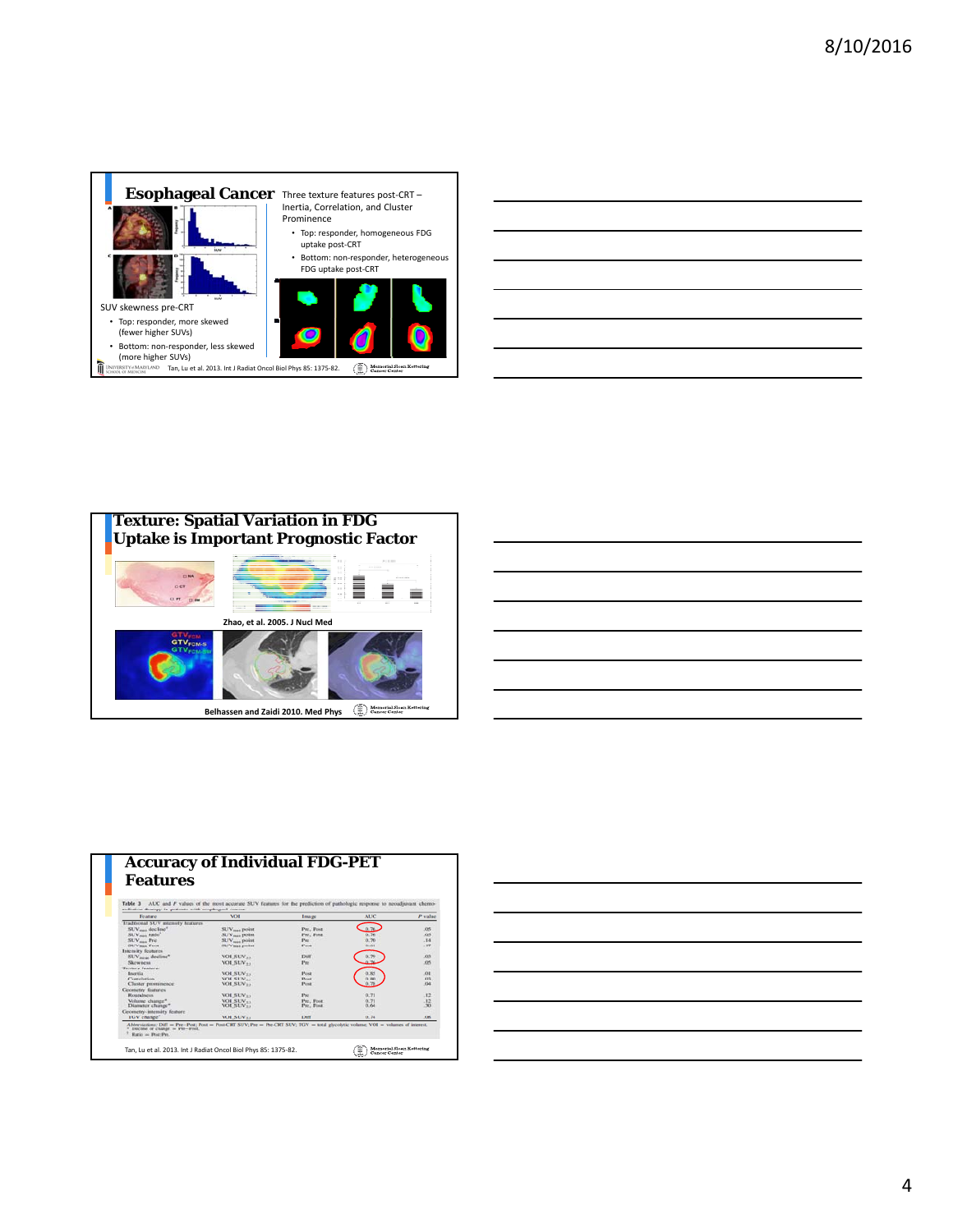

| <u> 1989 - Johann Barbara, marka a shekara tsa 1989 - An tsa 1989 - An tsa 1989 - An tsa 1989 - An tsa 1989 - An</u> |  |               |
|----------------------------------------------------------------------------------------------------------------------|--|---------------|
| <u> Alexandria de la contrada de la contrada de la contrada de la contrada de la contrada de la contrada de la c</u> |  |               |
| <u> 2000 - Andrea Andrew Amerikaanse kommunister († 18</u>                                                           |  |               |
| $\overline{\phantom{a}}$                                                                                             |  | $\sim$ $\sim$ |
| <u> 1989 - Johann Barn, fransk politik amerikansk politik (</u>                                                      |  |               |
| <u> 1989 - Johann John Stein, markin sanadi a shekara ta 1989 - An tsara tsara tsara tsara tsara tsara tsara tsa</u> |  | ______        |
|                                                                                                                      |  |               |
|                                                                                                                      |  |               |







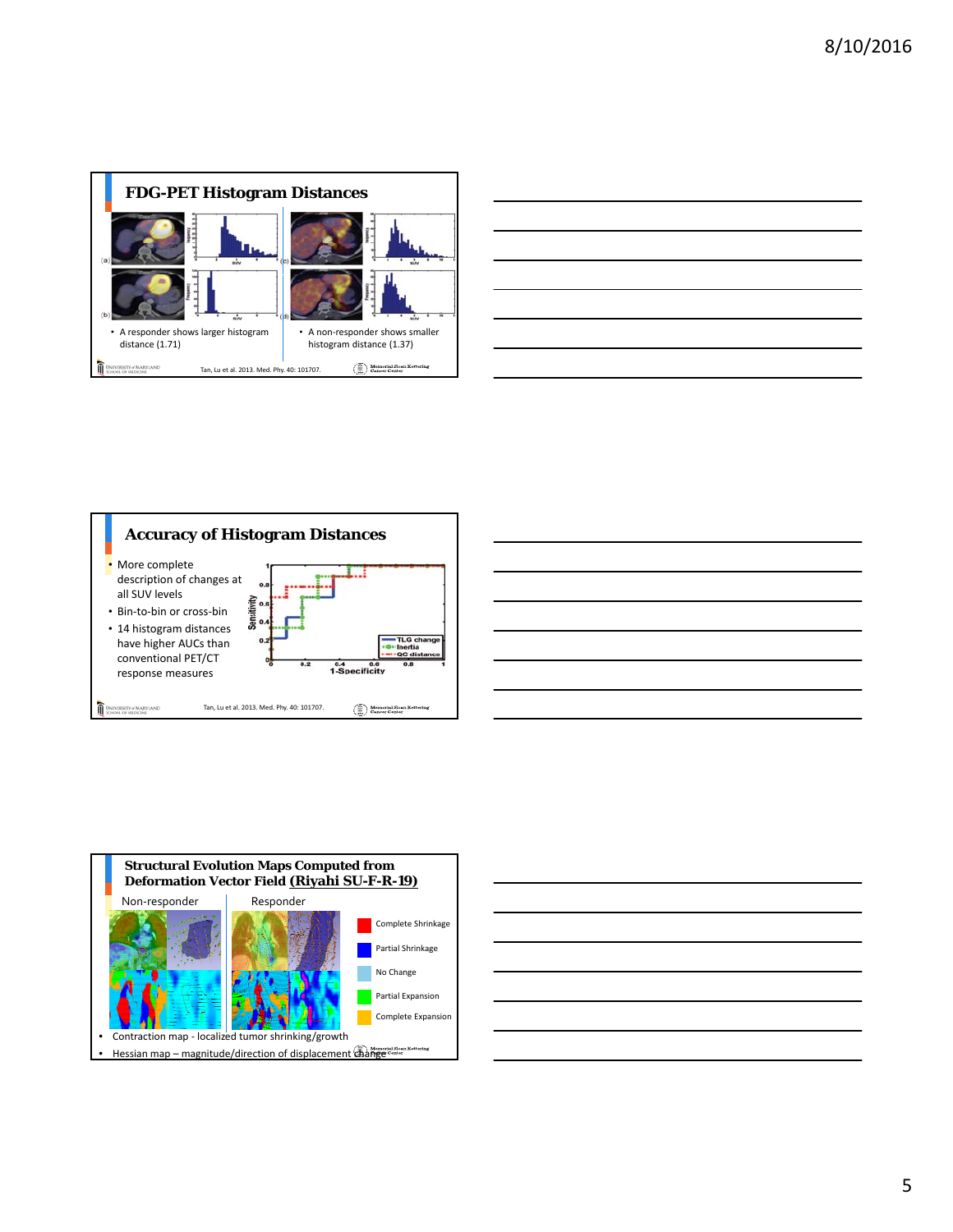









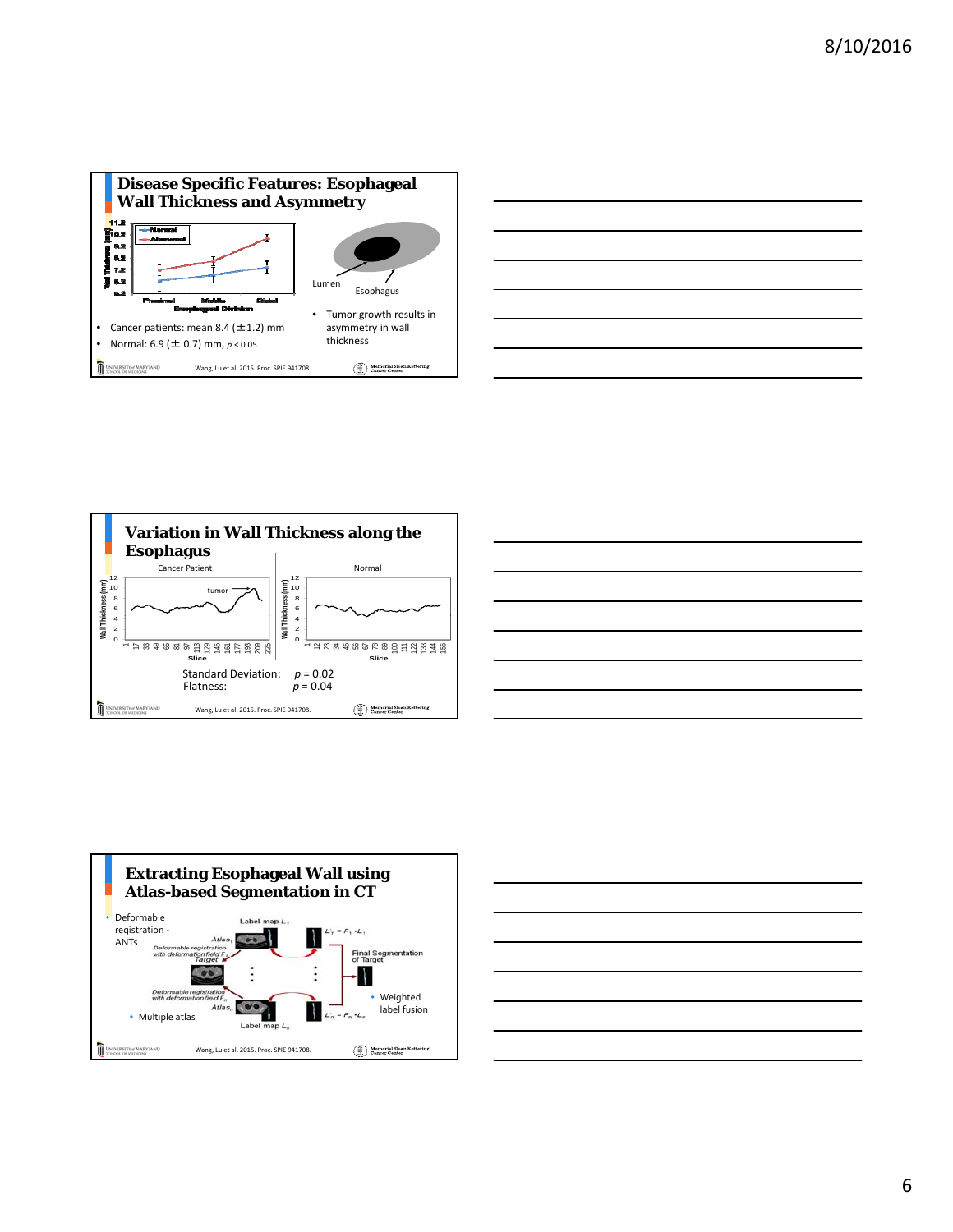

| <u> 1989 - Johann Stoff, amerikansk politiker (d. 1989)</u>                                                           |  |
|-----------------------------------------------------------------------------------------------------------------------|--|
|                                                                                                                       |  |
|                                                                                                                       |  |
| <u> 1989 - Andrea Andrew Maria (h. 1989).</u>                                                                         |  |
| <u> 1989 - Johann Stoff, deutscher Stoff, der Stoff, der Stoff, der Stoff, der Stoff, der Stoff, der Stoff, der S</u> |  |
|                                                                                                                       |  |
|                                                                                                                       |  |

 $\overline{\phantom{0}}$ 

# **Predictive Model**

- Conventional criteria using cutoff values of a single measure (30% of SUL) have limitations
	- $-$  A single measure, either anatomic or metabolic
	- The optimal cutoff values depend on disease, timing after treatment, treatment, and its goal

UNIVERSITY of MARYLAND

 $\begin{picture}(120,140)(-4,0) \put(0,0){\line(1,0){15}} \put(15,0){\line(1,0){15}} \put(15,0){\line(1,0){15}} \put(15,0){\line(1,0){15}} \put(15,0){\line(1,0){15}} \put(15,0){\line(1,0){15}} \put(15,0){\line(1,0){15}} \put(15,0){\line(1,0){15}} \put(15,0){\line(1,0){15}} \put(15,0){\line(1,0){15}} \put(15,0){\line(1,0){15}} \put(15$ 

## **Predictive Model**

- **•** More than 100 image features, plus clinical parameters and demographics
- $\bullet$  Feature selection
- Constructing predictive model using machine learning techniques

UNIVERSITY of MARYLAND

 $\begin{picture}(120,140)(-4,0) \put(0,0){\line(1,0){10}} \put(15,0){\line(1,0){10}} \put(15,0){\line(1,0){10}} \put(15,0){\line(1,0){10}} \put(15,0){\line(1,0){10}} \put(15,0){\line(1,0){10}} \put(15,0){\line(1,0){10}} \put(15,0){\line(1,0){10}} \put(15,0){\line(1,0){10}} \put(15,0){\line(1,0){10}} \put(15,0){\line(1,0){10}} \put(15$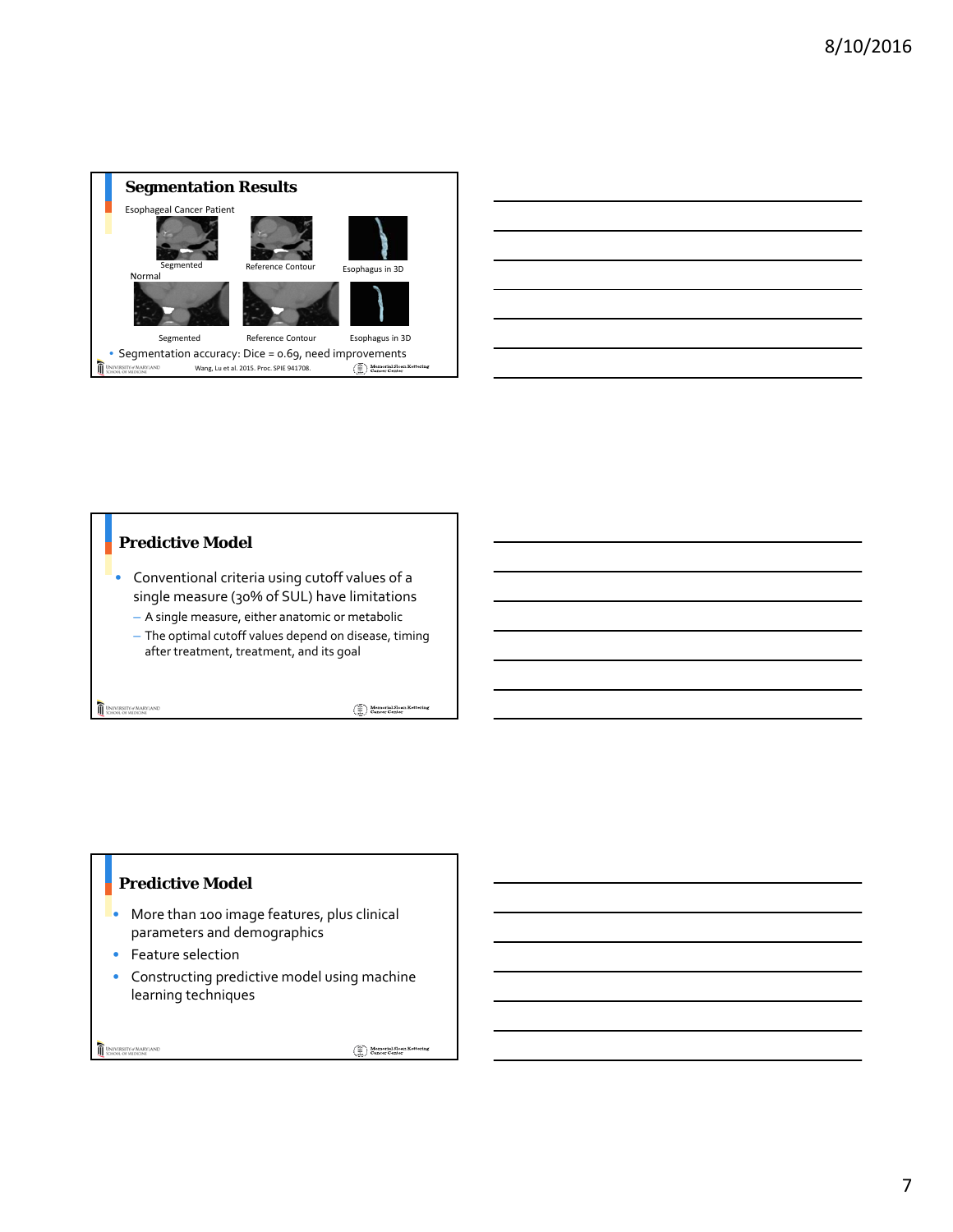









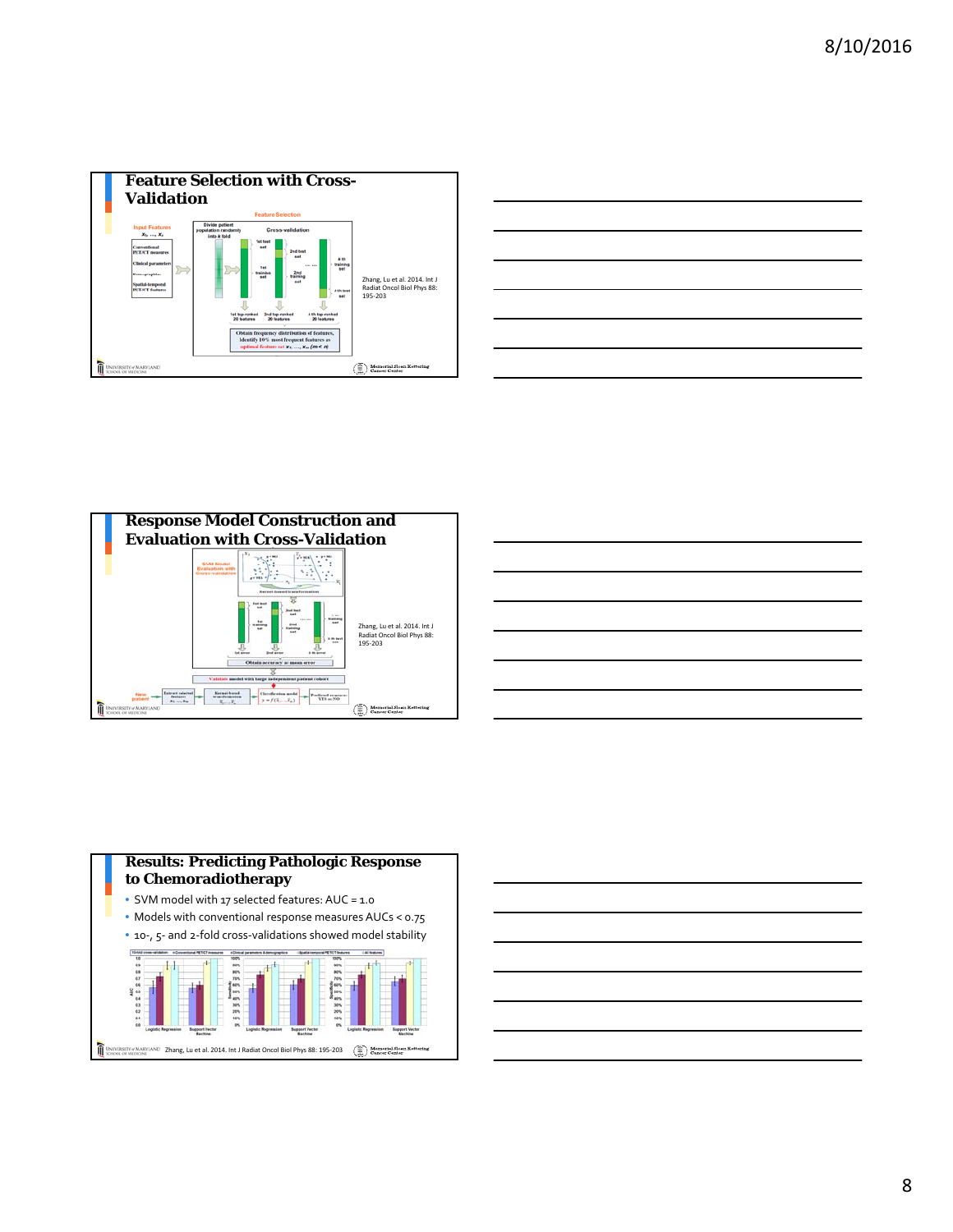



## **Feature Discovery vs. Candidate Feature Approach**

- Feature discovery
	- A large number of features are extracted
	- Features are selected that are independent, robust, and prominent on the data
	- Usefulness of a feature is not known *a priori*
- Candidate feature approach
	- Candidates are selected based on prior knowledge

• Both require validation

UNIVERSITY of MARYLAND

 $\begin{picture}(120,140)(-40,0) \put(0,0){\vector(0,1){30}} \put(15,0){\vector(0,1){30}} \put(15,0){\vector(0,1){30}} \put(15,0){\vector(0,1){30}} \put(15,0){\vector(0,1){30}} \put(15,0){\vector(0,1){30}} \put(15,0){\vector(0,1){30}} \put(15,0){\vector(0,1){30}} \put(15,0){\vector(0,1){30}} \put(15,0){\vector(0,1){30}} \put(15,0){\vector(0,1){30}} \put(1$ 

#### **Robustness of Radiomics Features**

- CT features, Hunter, et al. 2013. Med Phys 40: 121916.
	- Test-retest reproducibility
	- Inter-scanner stability
	- About 40% of all features were stable
- PET features, Leijenaar, et al. 2013. Acta Oncol 52: 1391-7.
	- 71 % test-retest reproducibility
	- 91% inter-observer (tumor delineation) stability

UNIVERSITY of MARYLAND

 $\left(\begin{matrix} \widehat{\oplus} \\ \widehat{\oplus} \end{matrix}\right) \begin{matrix} \text{Memorial S loan Kettering} \\ \text{Cancer Center} \end{matrix}$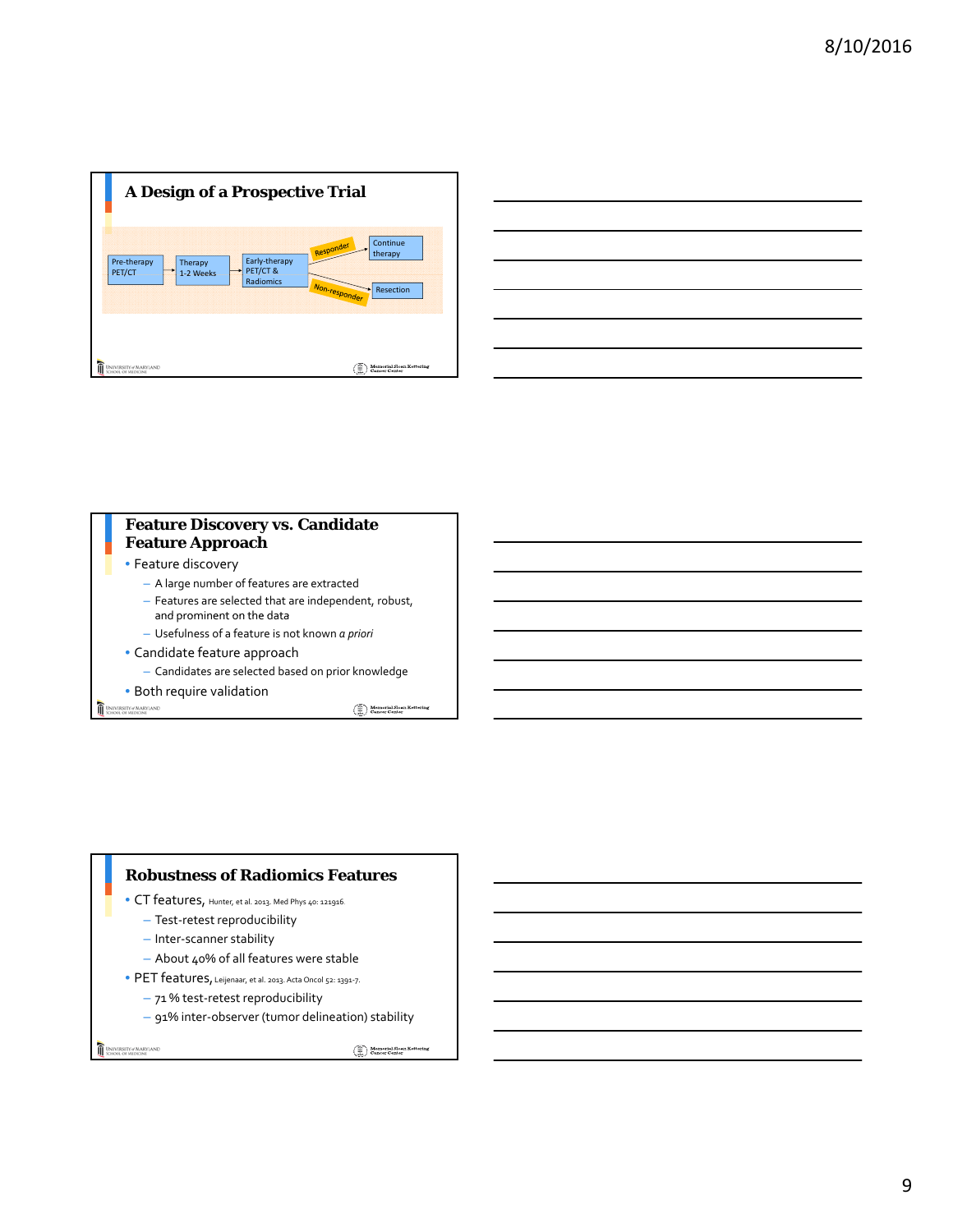

## **Challenges**

- Validation of Radiomics features and response models on high-quality data sets
- Clinic or biological interpretation of Radiomics features
- Data sharing & standards Gillies, et al. 2016. Radiology 278: 563-77.
- Implementation and clinical acceptance

UNIVERSITY of MARYLAND

 $\begin{picture}(120,140)(-40,0) \put(0,0){\line(1,0){10}} \put(15,0){\line(1,0){10}} \put(15,0){\line(1,0){10}} \put(15,0){\line(1,0){10}} \put(15,0){\line(1,0){10}} \put(15,0){\line(1,0){10}} \put(15,0){\line(1,0){10}} \put(15,0){\line(1,0){10}} \put(15,0){\line(1,0){10}} \put(15,0){\line(1,0){10}} \put(15,0){\line(1,0){10}} \put(1$